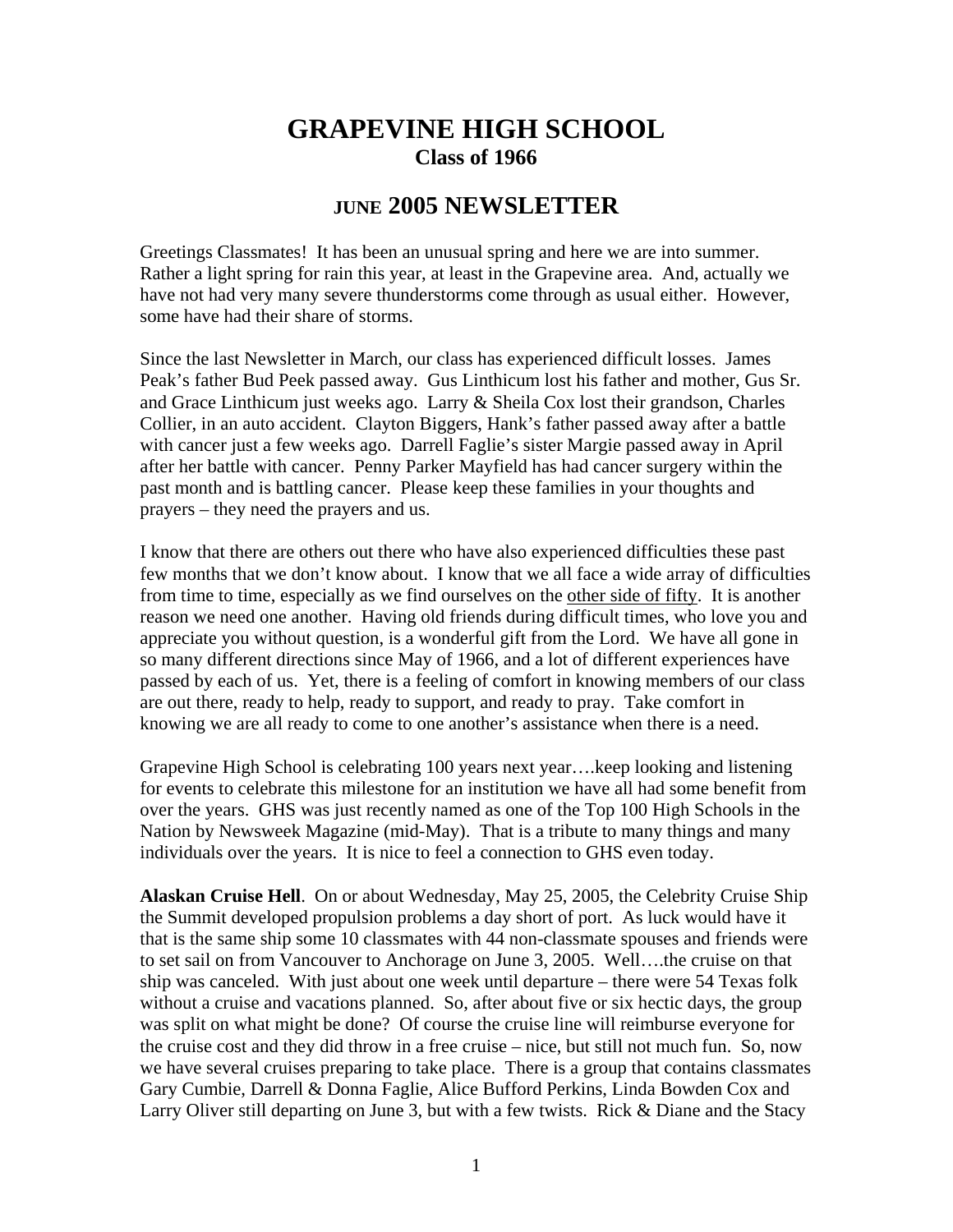clan had to divide up as well at different times. David  $&$  Darlene Florence are most likely holding out until July so that they can take advantage of an after cruise train trip from Anchorage to Fairbanks. So, we will have some photos to share at some point, but it won't include the entire group together….a sad reality for us all. I know that Gary Cumbie, Darlene Tillery Florence, Linda Bowden Cox, Diane Cherry Stacy and Van Morrison worked as a group to set all this up after a meeting a group of us had on March 2, 2004 – Texas Independence Day. After planning and waiting for almost 15 months to come to this was not much fun…but, we are capable of making lemonade out of lemons (I really hate that saying, but I will use it for literary purposes).

As I said we had 54 travelers, including Gary & Jane Cumbie, David & Darlene Tillery Florence, Darrell & Donna Young Faglie, Alice Bufford Perkins, Jerry & Linda Bowden Cox, Larry  $\&$  Linda Oliver and everyone named Stacy within a 500 mile radius – of course, I only jest. But, Rick and Diane brought their family – their children and their families, brothers & sisters – Randy Stacy, Ronnie Stacy, & Rhonda Stacy, and Bill Cherry and their families. Diane's mother and Rick's mother and father RJ and Merrill also signed up to help keep an eye on us all!

Fred and Martha Raven, friends / neighbors of Jerry & Linda Bowden Cox also joined our band of travelers. Don and Renee Brackeen of Forestburg, Texas and future neighbors of Linda and I as well as Darrell and Donna Faglie came along for the fun and brought Renee's father and mother, Glin and Betty Hansard too.

Just know that we had a wonderful group and now we have several smaller but equally wonderful groups going. You'll be hearing tales from this adventure for some time to come – I feel pretty certain, heck Darrell Faglie will tell each story about fifty times before he forgets it! By the way, did any of you get post cards recently? Stay tuned for upcoming tales of the GREAT NORTH and photos to follow! If this goes well…let me rephrase that…if things get better and then go well, we may just have to try this as a class project again soon for (some recent suggestions) Canadian Train Trip, Train from Anchorage to Fairbanks and beyond, Fly to Hawaii and cruise the islands, Florida, New Orleans, Boston, Washington D.C., Las Vegas, and others!

By the way, Gary Cumbie and Darrell Faglie and I purchased baseball caps with "GHS 66 Alaska 2005 on the front with a GHS Mustang and "Mustangs" written beneath it on one side and the phrase "CRUSING TO ALASKA" on the other side for all of the participants….Diane was excited and told me that in all of her life she'd never seen her Mom in a cap…..so this trip has other historical significance. Photos to follow!

Grapevine High School Principal, Dana Drew, was extremely kind and had a special Honorary Grapevine High School Diploma made up, complete with nice book to display it in for the captain of our ship….with signatures from Mr. Dana Drew (current GHS principal) and distinguished class members with printing underneath our signatures for Rick Stacy / Student Council President, Larry Oliver / Vice President Class of 1966, David Florence / Secretary Class of 1966, Gary Cumbie / Treasurer Class of 1966 that we presented to the Captain of the Celebrity ship Mercury. He was truly impressed, once we told him that Grapevine High School was in the May 2005 Newsweek Magazine as one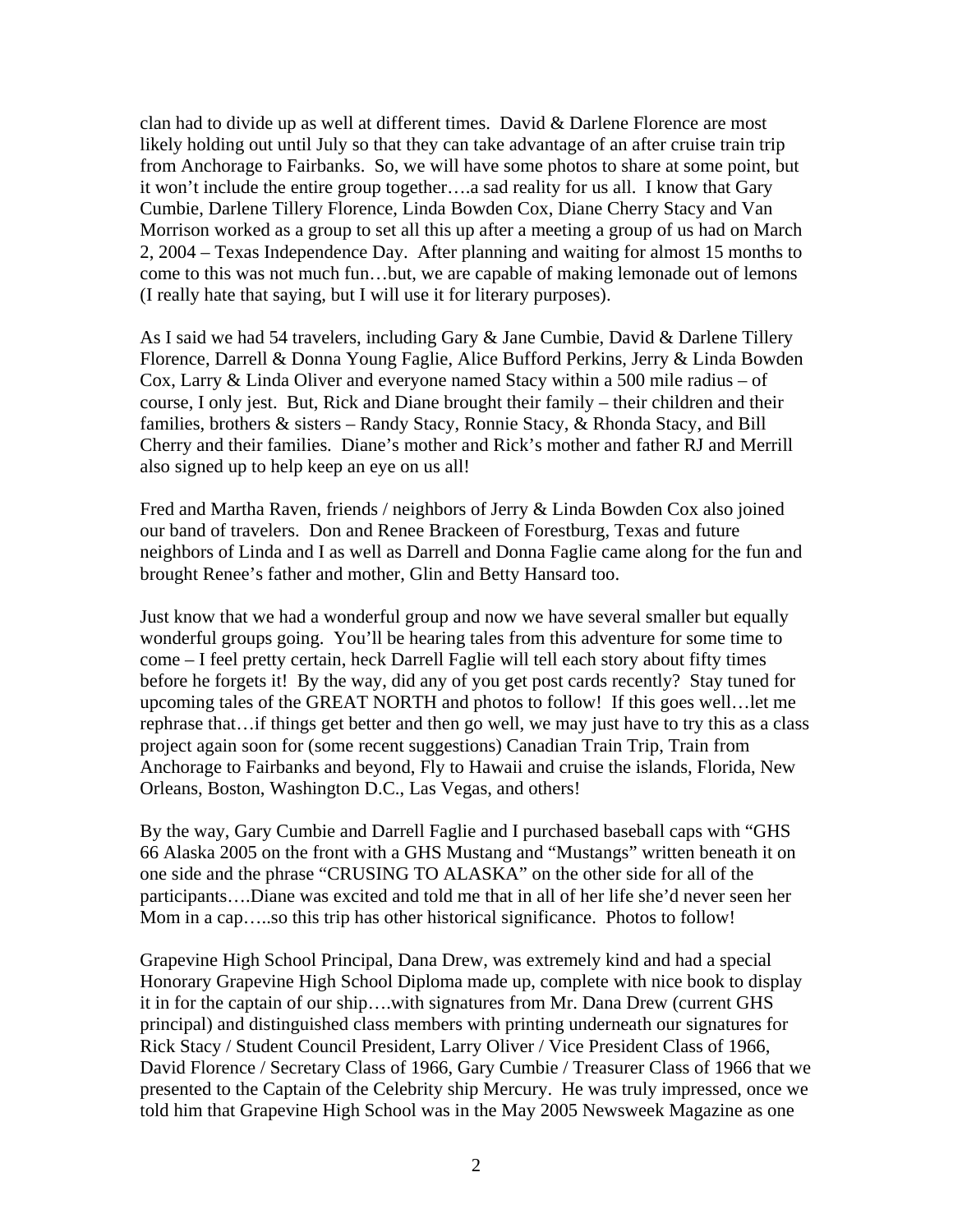of the Top 100 High Schools in the United States! Unfortunately, due to our SUMMIT CRUISE HELL, Rick & David were unable to share in this presentation.

Well, phase one of North to Alaska for GHS Class of 1966 came off rather well – considering all we went through to get this going. About 19 individuals set off on various days to meet in Seattle, Washington on Friday, June 3, 2005 to board the Celebrity Cruise Ship the Mercury after 1 p.m. Some arrived shortly after 1 p.m. and others arrived close to departure time…some even flew in to Vancouver, then flew to Seattle, some flew in to Seattle the evening before…but, eventually our Cruise / Travel Agent Sue Moody was still on the Mercury from the same cruise the week before. Gary and Jane Cumbie flew in to Seattle the evening before with a three hour delay for their airplane departure at DFW. Our and the Faglie's neighbors, Don & Renee Brackeen along with Renee's parents, Glin & Betty Hansard, departed Thursday evening with a plane delay at DFW as well….then flying to Vancouver and catching a shuttle flight into Seattle. Kay Rutledge, Sue's friend, along with Linda & Larry Oliver and Darrell & Donna Faglie and Alice Bufford Perkins departed DFW for Seattle Friday morning, June3, after a thirty minute delay to Seattle. Jim and Toni Rinehart, ex-Grapevineites now living outside of Denver, CO, arrived to board early on Friday. Linda Bowden Cox and her husband Jerry, along with their friends from Spring, Texas – Fred and Martha Raven departed Friday morning from Houston headed to Seattle.

Anyway, we all did board on time to leave out about 5 p.m. Friday, June 3, 2005 out of Seattle port with a great view of downtown and the space needle. Weather was cloudy, but nice. After a party-like send off on deck and getting our luggage unpacked we all gathered for dinner….then, being a long day….went to our staterooms pretty early (since we had already lost a couple of hours).

SEA HELL upon waking Saturday morning. Our first evening out took us out to sea the western most distance from land and the wind was up to 50 knots out of the NW, so it managed to produce rather large waves/swells hitting at an angle at the bow of the ship….upon waking, a large percentage of the passengers and a percentage of the crew were sea sick….not a good day. The ship actually ran out of drugs. Alice Bufford Perkins and Darrell Faglie were probably the most "down" from the experience, however, all the others were to a lesser degree pretty unhappy and green. Only Gary Cumbie, Jim Rinehart, Don Brackeen and Larry Oliver seemed to avoid the sea sickness, but managed to make up for some of the day by not being very successful in the casino! The website will have a few photos of the sickees so you can see for yourself!

The large swells and waves continued throughout most of the day on Saturday, but by 6 p.m. most were feeling some better and managed to hold some dinner down and had a better time of it.

We had great weather…no rain, no mist, mostly sun and temperatures were really nice….I only had a coat on outside one time (viewing of Hubbard Glacier). We could not have asked for much better weather for the seven days at this time of the year….heck we didn't even get rain while in Seattle either on the departure day or the arrival day.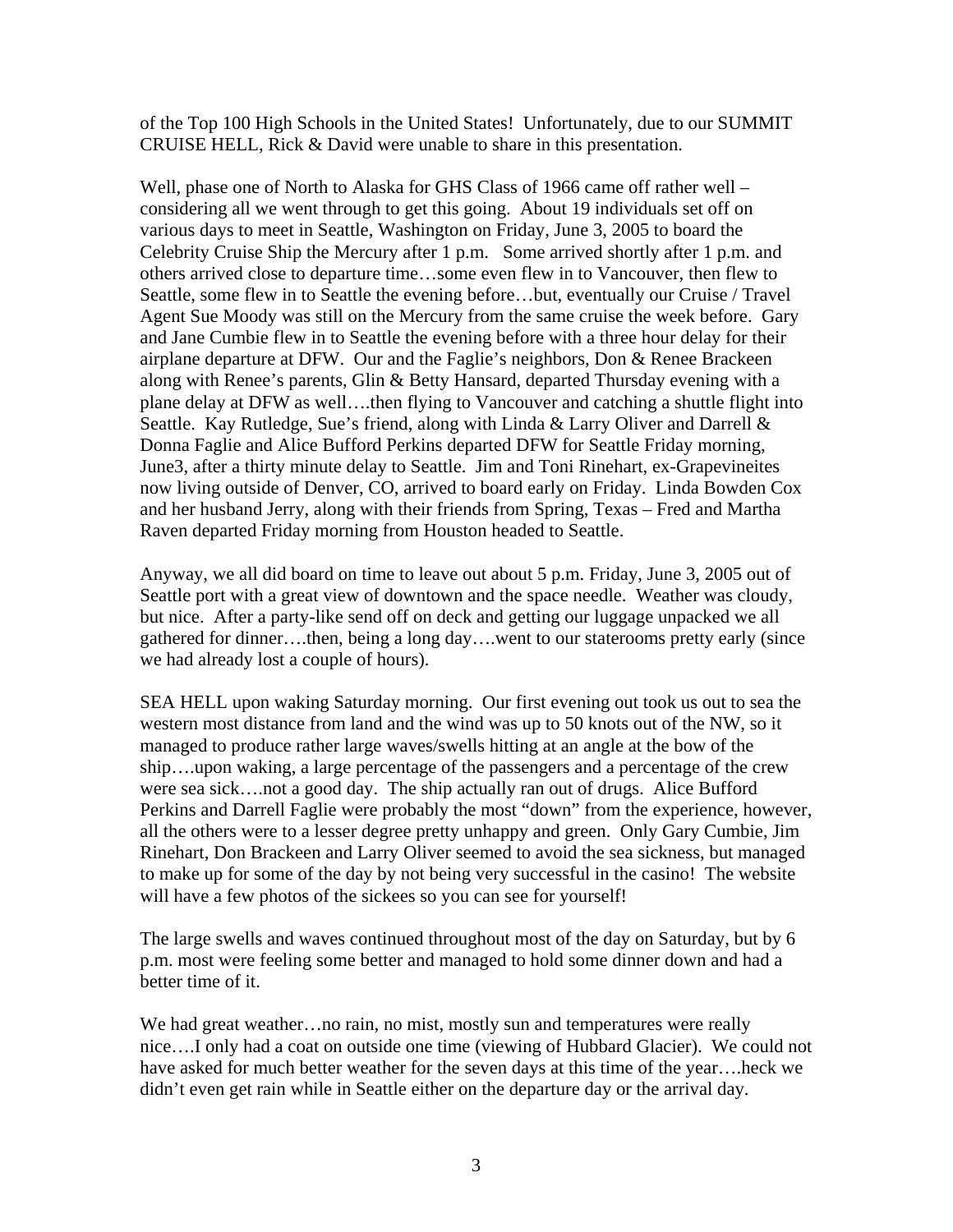We all spent too much money trying to win money playing bingo on the ship....Darrell Faglie got two bingos, but probably still didn't make enough to cover his participation costs! But, it was fun.

We spent most evenings having a late dinner and then going to the stage show on the ship which included singers, dancers, Broadway type productions, ventriloquist, a great singing group, ladies scantily clad and men fully clothed – much to Jane Cumbie's dislike - not sure if it was that the men were fully clothed or that Gary was much too happy to view the ladies.

There were numerous shops on the ship that seemed to take money away from a number of our group and there was some great shopping on shore at Juneau and Ketchikan. Check out some of the new jewelry purchased by a few the next time you see them.

The Brackeens & Hansards took a helicopter ride over the Mendenhall Glacier in Juneau and they said that it was magnificent. The Cumbies, Olivers, Alice Perkins, Sue Moody, Kay Rutledge and our ships Naturalist along with another Naturalist went out from Juneau on Captain Larry's Boat whale watching. This was one of the best times we had while we were off the boat. We encountered several humpback whales coming into Juneau onboard the Mercury. So….on our Whale Watching trip we went in search of Killer Whales – Orcas! And, did we ever find them. We saw at least 20+ Orcas on the trip – close up. There were several pods with at least two large males and numerous females and pups. They were spectacular. The Naturalists onboard were so informative and took us up close to the whales. We also were taken close to shore where we were able to watch well over two hundred sea lions, some weighing in at just under 2000 pounds. We saw bald eagles and numerous other birds in the large trees near the ocean. We also ran into a number of small seals lying on a buoy sunning themselves...we got pretty close to those guys who were more interested in sunning than us. This excursion lasted about 4 hours and it seemed like only an hour…the time went by very fast and we had a great experience – If you go to Juneau Alaska don't pass up Captain Larry's Orca Watching Trips! It was FANTASTIC!

A number of our group also visited the Mendenhall Glacier…it was also a great treat and the scenery was absolutely beautifully (see the photos). A number of the group walked to a huge waterfall of melting snow adjacent to the glacier (again, see the photos). This was a HUGE waterfall…look for the little people at the base!

Upon completion of our Whale Watching trip, we didn't have much shopping time left…Gary and I were most disappointed. However, the Whale Watching group did jump the bus back to the ship downtown and zipped into the Red Dog Saloon downtown Juneau. Where all were treated to a drink called the "Duck Fart". It was quite tasty. It is one part Kahlua, one part Baileys and one part Crown Royal. You needed to slam it down, and all did well…it was very good and triggered a need for Gary and I to have a beer chaser while the others went to take in a little shopping.

During the evening we sailed to Skagway, Alaska. At Skagway, Jerry & Linda Cox, Fred & Martha Raven, Darrell & Donna Faglie, Alice Bufford Perkins, Gary & Jane Cumbie,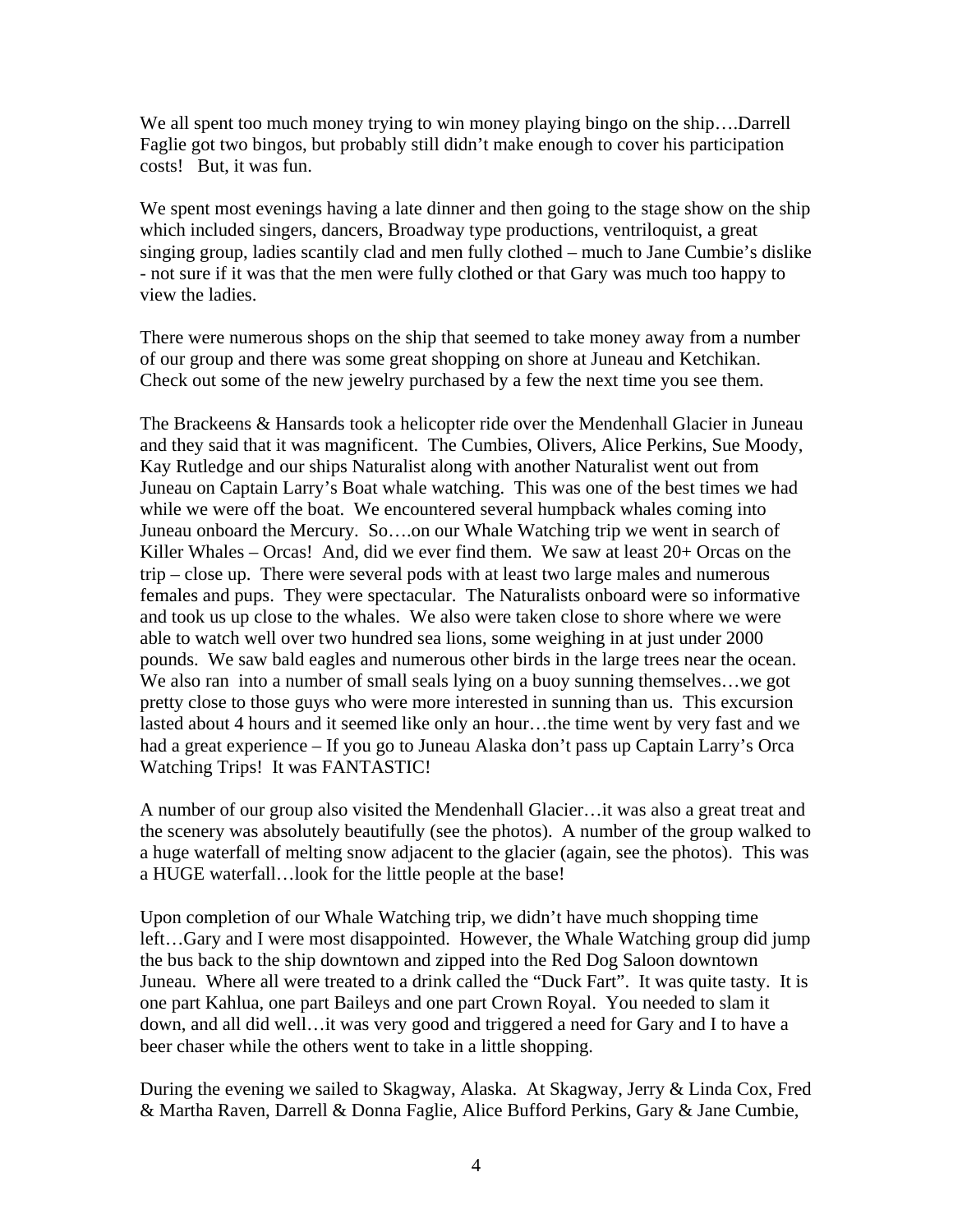and Larry & Linda Oliver took off on the White Pass & Yukon Railway. This was a twenty mile trip up into the mountains at the edge of the Yukon Territory some 2800 feet above sea level. It was a four or so hour trip, with unbelievable views (again, look over the photos). This was great trip and we got to see such beautiful mountains and glaciers, and lots of waterfalls. We traveled through a couple of tunnels through solid rock. This was an excellent trip.

After a fun evening, we sailed for the Hubbard Glacier. This was an unbelievable spectacle. Check out the photos, the glacier was a wall of ice coming down through the mountains that was over three hundred feet out of the ocean and taller than our cruise ship. It contained a lot of "blue" ice, which we found out was that blue due to the extreme pressure that pushed out all of the air bubbles which made the ice appear blue. We spent a great deal of time watching the ice break off and fall into the water. It was like hearing shot guns go off and by the time you heard it, the ice was already in the water making a huge splash. This was a marvelous view of nature that one could say it was some of God's best work. It was fantastic to see.

The next stop was Ketchikan, Alaska. Before getting there we were able to attend a special cocktail party held by the ship captain. It was a very special event where the captain toasted this group of VIPs we managed to get into. We appreciate Sue Moody working this out for the group. It was after the Captain's speech that we were able to present him with an Honorary Diploma from Grapevine High School. The Captain was most gracious and Gary Cumbie and I also presented him with a cap our entire group wore (see the photos). He was most impressed with the cap and told me that he had never been given an honorary diploma before – as I said he was most gracious. A photo of the honorary diploma is in with the cruise photos.

A group consisting of Fred Raven, Jerry Cox, Darrell Faglie, Donna Faglie, Linda Oliver, Larry Oliver, Don Brackeen, Renee Brackeen, Glin Hansard, and Betty Hansard were invited to have a tour of the ships galley (see the photos). That was also arranged by Melinda (ship's cruise director) and Sue Moody. This was a very interesting tour to see the massive kitchen and to understand how everything worked to prepare over 9000 meals a day.

Most of our group received an invitation to attend a wine mixing and tasting seminar onboard. I think they drank more than they listened!

Please note the three photos of the group. The last formal evening, we met before dinner to have our photos taken as couples and as a group. The group photo was really impressive – you could hardly recognize us all dressed up. Then we took a photo of all of us dressed up with our class caps! Then we had a sort of "crazy" shot which only took a second for us to covert to "crazy" for that photo.

After the photo shoot, our Cruise / Travel Agent, Sue Moody and her friend Kay Rutledge invited all of us to a cocktail party in our honor. It was a very nice time, and during that event, we also presented an honorary diploma to Sue for all of her efforts in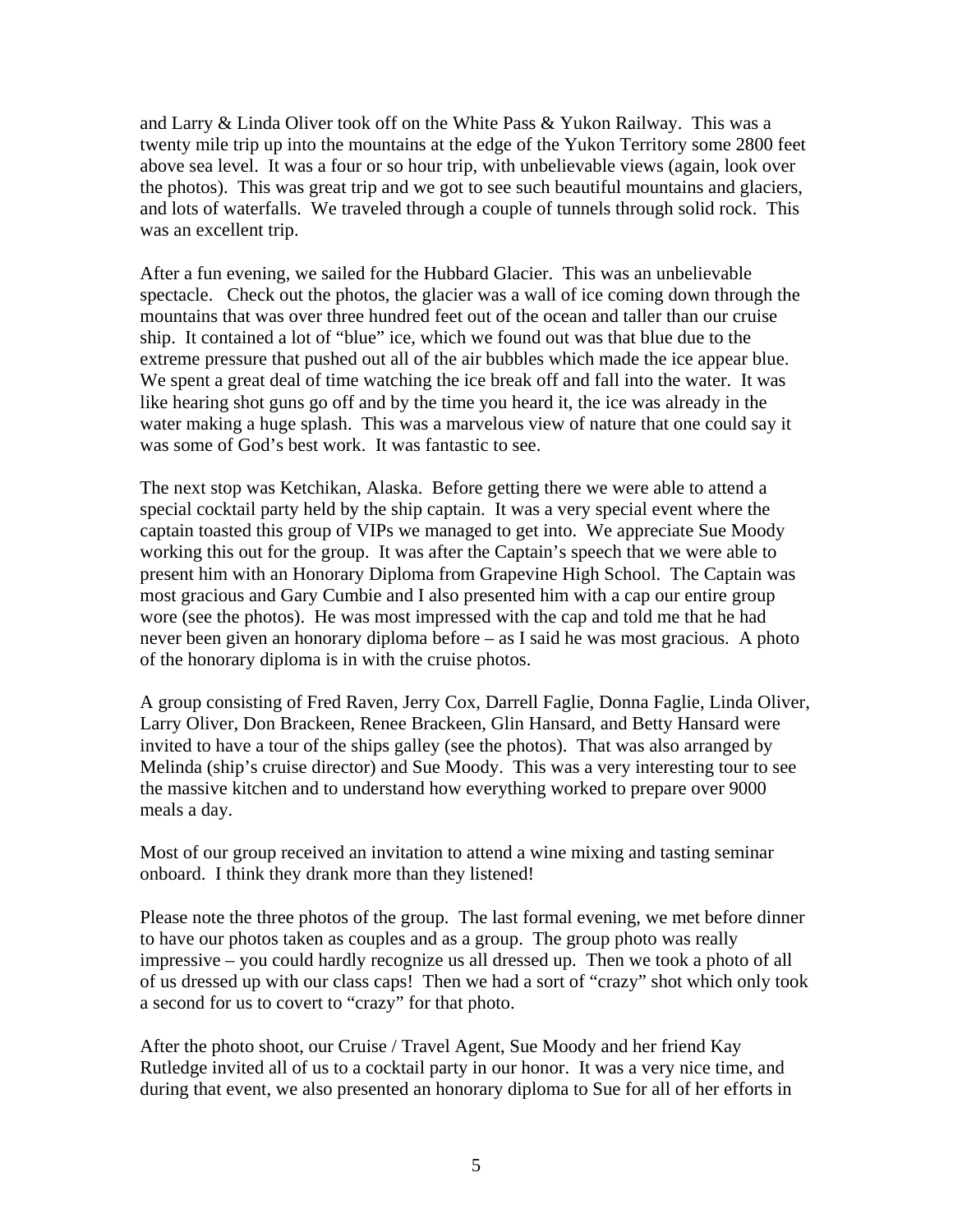making things happen under not the best of circumstances. Thanks to Sue for all she went through during the SUMMIT HELL TWIGHLIGHT ZONE DAYS.

The next morning it was already Thursday….we were at sea all day, but sailing through the inside passage…no ruff waters there. We spent the day relaxing, resting, eating breakfast, looking outside, in the casino, bingo, lunch, final show with the performers coming back for encore performances, dinner, shopping, movie of events and hidden cameras showing ladies going into the men's room by mistake (or so it seemed), people being locked out of their staterooms in various states of undress, etc.

On Friday morning, we slowly made our way into Port Seattle. And after a leisurely breakfast, we disembarked in groups and then waited for SUVs to take us to the airport (see photos). Everyone was tired and ready to go home to children and dogs….but, the time we had together was really special and all want to do more traveling as a group.

We discovered that all of the great things we remembered about being such good friends and buds was true. We picked up just like we were still in high school, except for the aching and memory loss and enjoyed being with each other so very much.

I want to thank everyone who participated and helped to make this trip and time spent together a fond memory that none of us well forget…Thanks to the friends of our class who became a part of our group and made the trip special for us all:

**Don and Renee Brackeen** (neighbors of the Faglies and Olivers in future home of Forestburg, Texas). Don & Renee will always be welcome to join any class event. **Glin and Betty Hansard** (Renee Brackeen's Mother and Father – they were great and hopefully enjoyed the trip).

**Fred and Martha Raven** – they are long time friends of Jerry and Linda Bowden Cox from Spring, Texas - They fit in just like they had always been a part of our class and Fred even got Linda Oliver to eat Sushi. They are welcome to join any of our events! **Jim and Toni Rinehart** (they lived in Grapevine a number of years back, sons graduated from GHS; they were a great addition to our group. They used to live next door to Bill and Glenda Cherry and had hoped to travel with them, but SUMMIT HELL TWILIGHT ZONE week did that in. Jim and Toni were great fun and we always welcome them to join us anytime for any of our events, parties or travel).

I want to offer a very special thanks to everyone….it was a great time (see the photos) and I believe that in spite of all of the problems encountered we managed to enjoy ourselves. I also have no doubt that the scenery and weather and ship were GRAND.

As I said, it only makes me want to do more of this, I am sure we will….so – CLASSMATES, STAY TUNED FOR OTHER UPCOMING TRAVEL OPPORTUNITIES!

Well….I am sure we will have reports from the Stacy Group when they get to make their trek northward later this month….they will do anything to have an excuse not to make the Ole Whiskers Get Togethers! (just kidding Rick – I did say something to your mother though). They sail June  $24^{\text{th}}$ ... We all wish them well and a great time in Alaska!